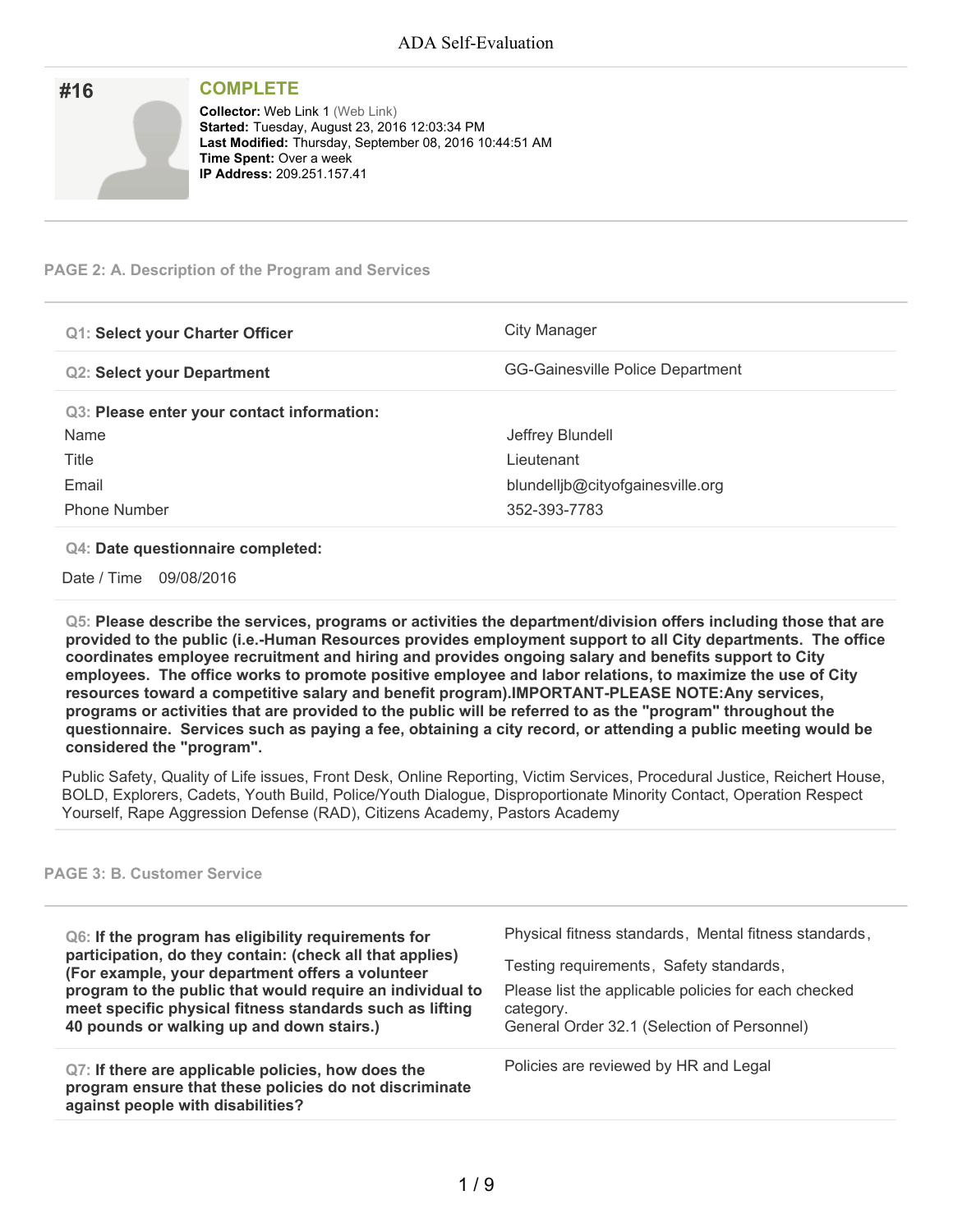| No<br>Q9: Does the program have standard operating<br>procedures in place to include a person with<br>disabilities? [For example, allowing a service animal into<br>a facility, allowing someone to bring a personal<br>attendant with them to a recreation class or moving an<br>event to an accessible location]<br>Yes,<br>Q10: Is the program staff that interacts with the<br>publictrained on the correct procedures to follow when a<br>If yes, please describe the training:<br>person requests an interpreter?<br>Police Academy, Mini-Academy, In-Service Training<br>Don't know - have not completed such a request<br>Q11: How much notice is required to provide an<br>accommodation request?<br>No<br>Q12: Do you track accessibility requests for the<br>program?<br>No<br>Q13: Does the program charge an additional fee for<br>modifying the program for a person with disabilities?<br>Yes,<br>Q14: Are there any hard copy or digital forms required<br>for admission or participation in the program (i.e. tests,<br>If yes, please list the forms:<br>applications, registration forms, etc.)?<br>Application, Written Tests, FDLE Forms, Background<br>Data Packet, Assessment Forms, Volunteer Packet<br><b>No</b><br>Q15: Do the forms contain a notice that the City does not<br>discriminate against people with disabilities?<br>Yes,<br>Q16: Is an interview required prior to an applicant's<br>admission to the program?<br>If yes, please describe the selection criteria used in<br>the interview.<br>Oral Board/Interview<br>Yes<br>Q17: When hiring temporary or permanent employees,<br>does the program consistently use selection criteria that<br>does not discriminate based on disability?<br>Yes,<br>Q18: Does the program ensure individuals with<br>disabilities are allowed the opportunity to participate as<br>If yes, please explain the process to ensure<br>members of any program associated citizen's advisory<br>opportunities are provided.<br>boards or committees?<br>All are considered for participation<br>Don't Know<br>Q19: Are individuals with disabilities currently serving<br>on any of the program's advisory boards or<br>committees? | Q8: Is there a formal policy in place to respond to<br>requests from the general public for sign language, oral<br>and cued speech interpreters, or other modifications to<br>the program to allow people with disabilities to<br>participate? | <b>No</b> |
|----------------------------------------------------------------------------------------------------------------------------------------------------------------------------------------------------------------------------------------------------------------------------------------------------------------------------------------------------------------------------------------------------------------------------------------------------------------------------------------------------------------------------------------------------------------------------------------------------------------------------------------------------------------------------------------------------------------------------------------------------------------------------------------------------------------------------------------------------------------------------------------------------------------------------------------------------------------------------------------------------------------------------------------------------------------------------------------------------------------------------------------------------------------------------------------------------------------------------------------------------------------------------------------------------------------------------------------------------------------------------------------------------------------------------------------------------------------------------------------------------------------------------------------------------------------------------------------------------------------------------------------------------------------------------------------------------------------------------------------------------------------------------------------------------------------------------------------------------------------------------------------------------------------------------------------------------------------------------------------------------------------------------------------------------------------------------------------------------------------------------------------------------------------------------------------------------------|------------------------------------------------------------------------------------------------------------------------------------------------------------------------------------------------------------------------------------------------|-----------|
|                                                                                                                                                                                                                                                                                                                                                                                                                                                                                                                                                                                                                                                                                                                                                                                                                                                                                                                                                                                                                                                                                                                                                                                                                                                                                                                                                                                                                                                                                                                                                                                                                                                                                                                                                                                                                                                                                                                                                                                                                                                                                                                                                                                                          |                                                                                                                                                                                                                                                |           |
|                                                                                                                                                                                                                                                                                                                                                                                                                                                                                                                                                                                                                                                                                                                                                                                                                                                                                                                                                                                                                                                                                                                                                                                                                                                                                                                                                                                                                                                                                                                                                                                                                                                                                                                                                                                                                                                                                                                                                                                                                                                                                                                                                                                                          |                                                                                                                                                                                                                                                |           |
|                                                                                                                                                                                                                                                                                                                                                                                                                                                                                                                                                                                                                                                                                                                                                                                                                                                                                                                                                                                                                                                                                                                                                                                                                                                                                                                                                                                                                                                                                                                                                                                                                                                                                                                                                                                                                                                                                                                                                                                                                                                                                                                                                                                                          |                                                                                                                                                                                                                                                |           |
|                                                                                                                                                                                                                                                                                                                                                                                                                                                                                                                                                                                                                                                                                                                                                                                                                                                                                                                                                                                                                                                                                                                                                                                                                                                                                                                                                                                                                                                                                                                                                                                                                                                                                                                                                                                                                                                                                                                                                                                                                                                                                                                                                                                                          |                                                                                                                                                                                                                                                |           |
|                                                                                                                                                                                                                                                                                                                                                                                                                                                                                                                                                                                                                                                                                                                                                                                                                                                                                                                                                                                                                                                                                                                                                                                                                                                                                                                                                                                                                                                                                                                                                                                                                                                                                                                                                                                                                                                                                                                                                                                                                                                                                                                                                                                                          |                                                                                                                                                                                                                                                |           |
|                                                                                                                                                                                                                                                                                                                                                                                                                                                                                                                                                                                                                                                                                                                                                                                                                                                                                                                                                                                                                                                                                                                                                                                                                                                                                                                                                                                                                                                                                                                                                                                                                                                                                                                                                                                                                                                                                                                                                                                                                                                                                                                                                                                                          |                                                                                                                                                                                                                                                |           |
|                                                                                                                                                                                                                                                                                                                                                                                                                                                                                                                                                                                                                                                                                                                                                                                                                                                                                                                                                                                                                                                                                                                                                                                                                                                                                                                                                                                                                                                                                                                                                                                                                                                                                                                                                                                                                                                                                                                                                                                                                                                                                                                                                                                                          |                                                                                                                                                                                                                                                |           |
|                                                                                                                                                                                                                                                                                                                                                                                                                                                                                                                                                                                                                                                                                                                                                                                                                                                                                                                                                                                                                                                                                                                                                                                                                                                                                                                                                                                                                                                                                                                                                                                                                                                                                                                                                                                                                                                                                                                                                                                                                                                                                                                                                                                                          |                                                                                                                                                                                                                                                |           |
|                                                                                                                                                                                                                                                                                                                                                                                                                                                                                                                                                                                                                                                                                                                                                                                                                                                                                                                                                                                                                                                                                                                                                                                                                                                                                                                                                                                                                                                                                                                                                                                                                                                                                                                                                                                                                                                                                                                                                                                                                                                                                                                                                                                                          |                                                                                                                                                                                                                                                |           |
|                                                                                                                                                                                                                                                                                                                                                                                                                                                                                                                                                                                                                                                                                                                                                                                                                                                                                                                                                                                                                                                                                                                                                                                                                                                                                                                                                                                                                                                                                                                                                                                                                                                                                                                                                                                                                                                                                                                                                                                                                                                                                                                                                                                                          |                                                                                                                                                                                                                                                |           |
|                                                                                                                                                                                                                                                                                                                                                                                                                                                                                                                                                                                                                                                                                                                                                                                                                                                                                                                                                                                                                                                                                                                                                                                                                                                                                                                                                                                                                                                                                                                                                                                                                                                                                                                                                                                                                                                                                                                                                                                                                                                                                                                                                                                                          |                                                                                                                                                                                                                                                |           |
|                                                                                                                                                                                                                                                                                                                                                                                                                                                                                                                                                                                                                                                                                                                                                                                                                                                                                                                                                                                                                                                                                                                                                                                                                                                                                                                                                                                                                                                                                                                                                                                                                                                                                                                                                                                                                                                                                                                                                                                                                                                                                                                                                                                                          |                                                                                                                                                                                                                                                |           |
|                                                                                                                                                                                                                                                                                                                                                                                                                                                                                                                                                                                                                                                                                                                                                                                                                                                                                                                                                                                                                                                                                                                                                                                                                                                                                                                                                                                                                                                                                                                                                                                                                                                                                                                                                                                                                                                                                                                                                                                                                                                                                                                                                                                                          |                                                                                                                                                                                                                                                |           |
|                                                                                                                                                                                                                                                                                                                                                                                                                                                                                                                                                                                                                                                                                                                                                                                                                                                                                                                                                                                                                                                                                                                                                                                                                                                                                                                                                                                                                                                                                                                                                                                                                                                                                                                                                                                                                                                                                                                                                                                                                                                                                                                                                                                                          |                                                                                                                                                                                                                                                |           |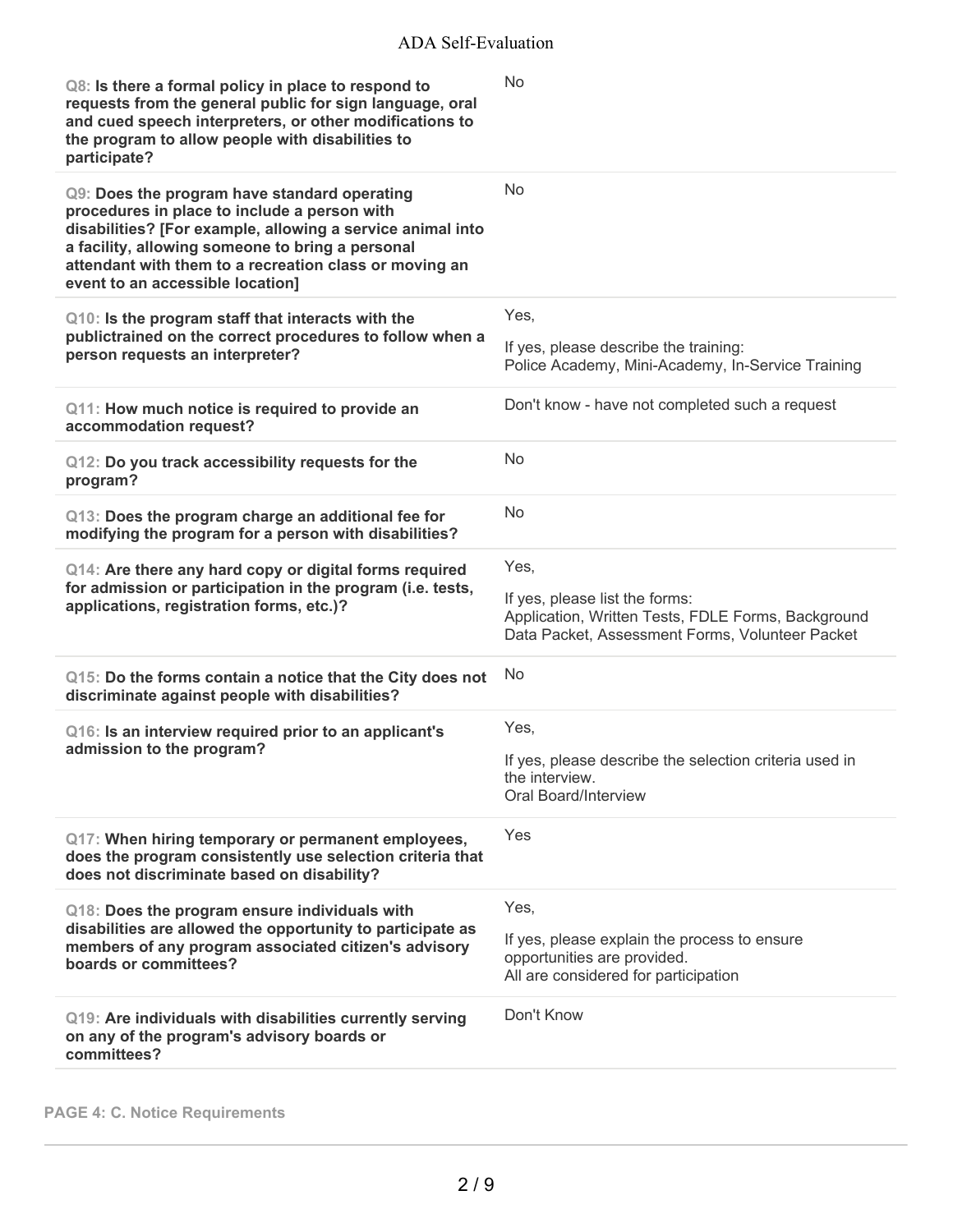| Q20: Is a "Notice under the Americans with Disabilities<br>Act" or a non-discrimination statement made accessible,<br>as needed, to program participants who may be persons<br>with disabilities?                                                                                                                                        | Yes,<br>If yes, please list all locations where it is available:<br><b>Job Advertisement</b>                                                                                    |
|------------------------------------------------------------------------------------------------------------------------------------------------------------------------------------------------------------------------------------------------------------------------------------------------------------------------------------------|---------------------------------------------------------------------------------------------------------------------------------------------------------------------------------|
| Q21: Does the non-discrimination statement include<br>information about the City's ADA Coordinator and how<br>to contact them or file a grievance?                                                                                                                                                                                       | No                                                                                                                                                                              |
| Q22: Is program staff that regularly interacts with the<br>public familiar with the City's ADA grievance/complaint<br>procedures when an incident of disability discrimination<br>is alleged?                                                                                                                                            | Yes                                                                                                                                                                             |
| Q23: Does the program notify all persons that public<br>meetings, hearings, interviews, and conferences will be<br>held in accessible locations and that adaptive/auxiliary<br>aids (such as assistive listening devices, readers for the<br>blind, pen and paper) will be provided, upon request, to<br>participants with disabilities? | <b>No</b>                                                                                                                                                                       |
| Q24: Is there a formal policy in place to respond to<br>requests from the general public for note takers,<br>computer-assisted real time transcription services, and<br>other auxiliary aids and services for providing effective<br>communication?                                                                                      | If yes, please describe and list the written policy.<br><b>Legal Bulletins</b>                                                                                                  |
| <b>PAGE 5: D. Printed Information</b>                                                                                                                                                                                                                                                                                                    |                                                                                                                                                                                 |
| Q25: Does the program have printed materials (i.e.<br>forms, newsletters, brochures, calendars, fact sheets)<br>that are made available to the public?                                                                                                                                                                                   | Yes,<br>If yes, please describe the printed materials.<br>Crime Prevention flyers and brochures, Victim Rights<br>forms, Domestic Violence forms, Sexual Battery<br>forms, etc. |
| Q26: Who manages the printed materials?                                                                                                                                                                                                                                                                                                  | Both departmentally and centrally managed                                                                                                                                       |
| Q27: Is there a formal policy in place to respond to<br>requests from the general public for alternate document<br>formats of the printed materials that are made to the<br>public?                                                                                                                                                      | <b>No</b>                                                                                                                                                                       |
| Q28: What types of alternate document formats does the<br>program make available when requested? (Check all that<br>apply)                                                                                                                                                                                                               | Email (i.e. sending a document to a person directly<br>who cannot access it on the web or in person)                                                                            |
| Q29: How much notice is required to provide the<br>alternate document formats?                                                                                                                                                                                                                                                           | Don't know - have not completed such a request                                                                                                                                  |
| Q30: Do you track accessibility requests for alternate<br>formats of printed material?                                                                                                                                                                                                                                                   | <b>No</b>                                                                                                                                                                       |
| Q31: Does the program charge an additional fee for<br>providing materials in alternative formats for people with                                                                                                                                                                                                                         | No                                                                                                                                                                              |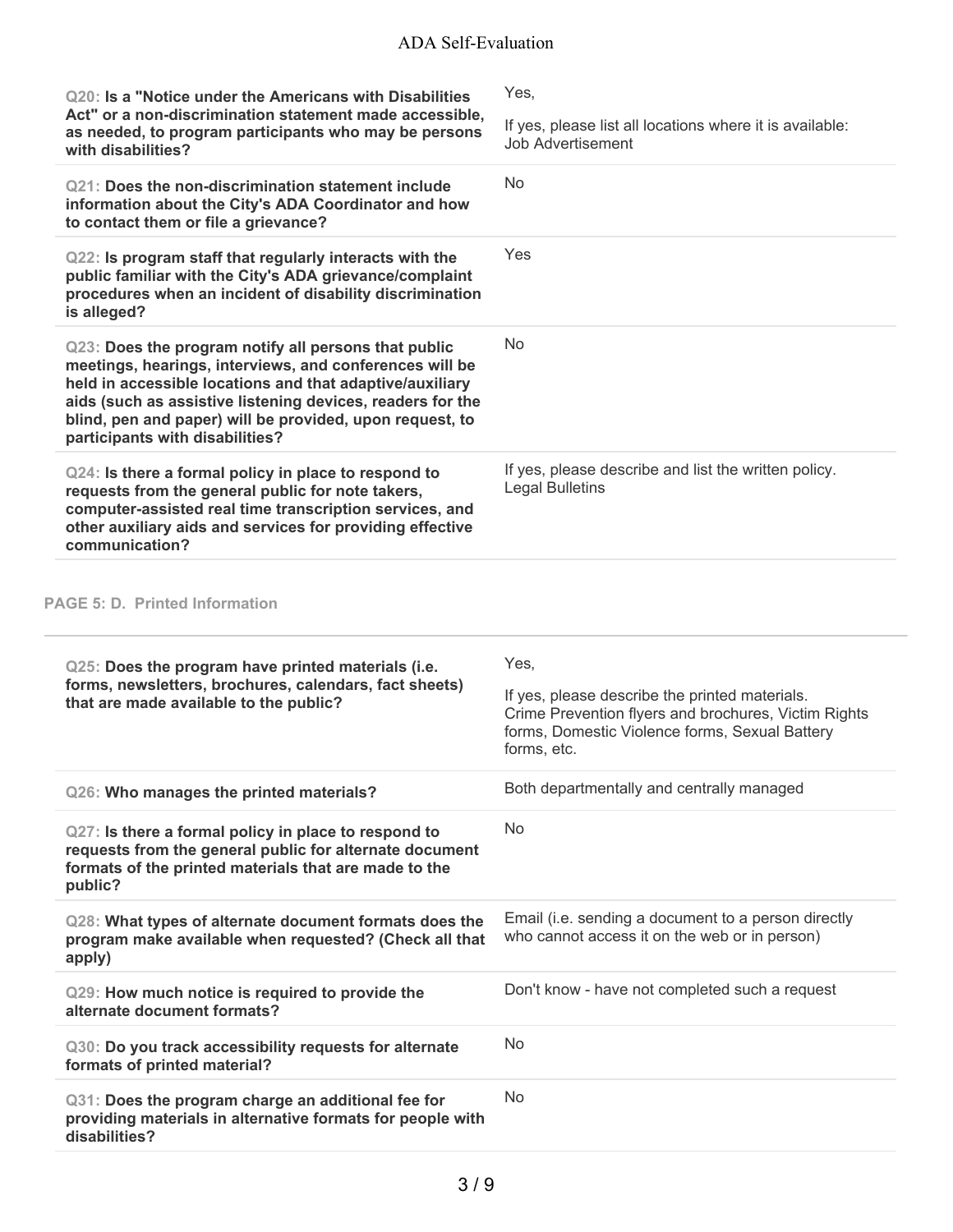**Q32: Does the program include images of individuals with disabilities in the printed materials and publications?**

No, photos of individuals with disabilities are NOT included

**PAGE 6: E. Television and Audiovisual Public Information**

| Q33: Does the program produce audiovisual (film,<br>videotape, television, digital) presentations, or website<br>demonstrations/webinars for the public or provide these<br>types presentations to the public? | Yes,<br>If yes, please list the types of presentations that are<br>provided:<br>Web Videos, Monthly TV Show, Social Media                                                                                                                                                              |
|----------------------------------------------------------------------------------------------------------------------------------------------------------------------------------------------------------------|----------------------------------------------------------------------------------------------------------------------------------------------------------------------------------------------------------------------------------------------------------------------------------------|
| Q34: Is there a formal policy in place to respond to<br>requests from the general public for accessible<br>audiovisual, televised or online presentations provided<br>to the public?                           | <b>No</b>                                                                                                                                                                                                                                                                              |
| Q35: What types of accessible audio/visual, televised or<br>online presentation formats does the program make<br>available when requested?                                                                     | Captioning                                                                                                                                                                                                                                                                             |
| Q36: How much notice is required to provide the<br>accessible presentation formats?                                                                                                                            | Don't know - have not completed such a request                                                                                                                                                                                                                                         |
| Q37: Do you track accessibility requests for accessible<br>presentation formats?                                                                                                                               | No                                                                                                                                                                                                                                                                                     |
| Q38: Does the program charge an additional fee for<br>providing presentations in accessible formats for people<br>with disabilities?                                                                           | <b>No</b>                                                                                                                                                                                                                                                                              |
| Q39: Do the audio/visual presentations include<br>portrayals of individuals with disabilities?                                                                                                                 | No, individuals with disabilities are NOT portrayed                                                                                                                                                                                                                                    |
| PAGE 7: F. Website                                                                                                                                                                                             |                                                                                                                                                                                                                                                                                        |
| Q40: Does the program provide information about its<br>offerings to the public on the internet?                                                                                                                | Yes,<br>If yes, please list the URL: www.gainesvillepd.org                                                                                                                                                                                                                             |
| Q41: What information is provided on the internet?<br>Please describe briefly:                                                                                                                                 | Online Reporting, Victim Outreach, SMART<br>Motorcycle Safety Course, RAD Self-Defense,<br>Citizens On Patrol, Citizens Academy,<br>Neighborhood Crime Watch Groups,<br>Disproportionate Minority Contact, Police/Youth<br>Dialogue, Reichert House, BOLD, Cadets,<br><b>Explorers</b> |
| Q42: Does the webpage(s) include information about the<br>accessibility of the facilities (parking, bathrooms,<br>assistive listening devices, etc.) where the program is<br>offered?                          | No                                                                                                                                                                                                                                                                                     |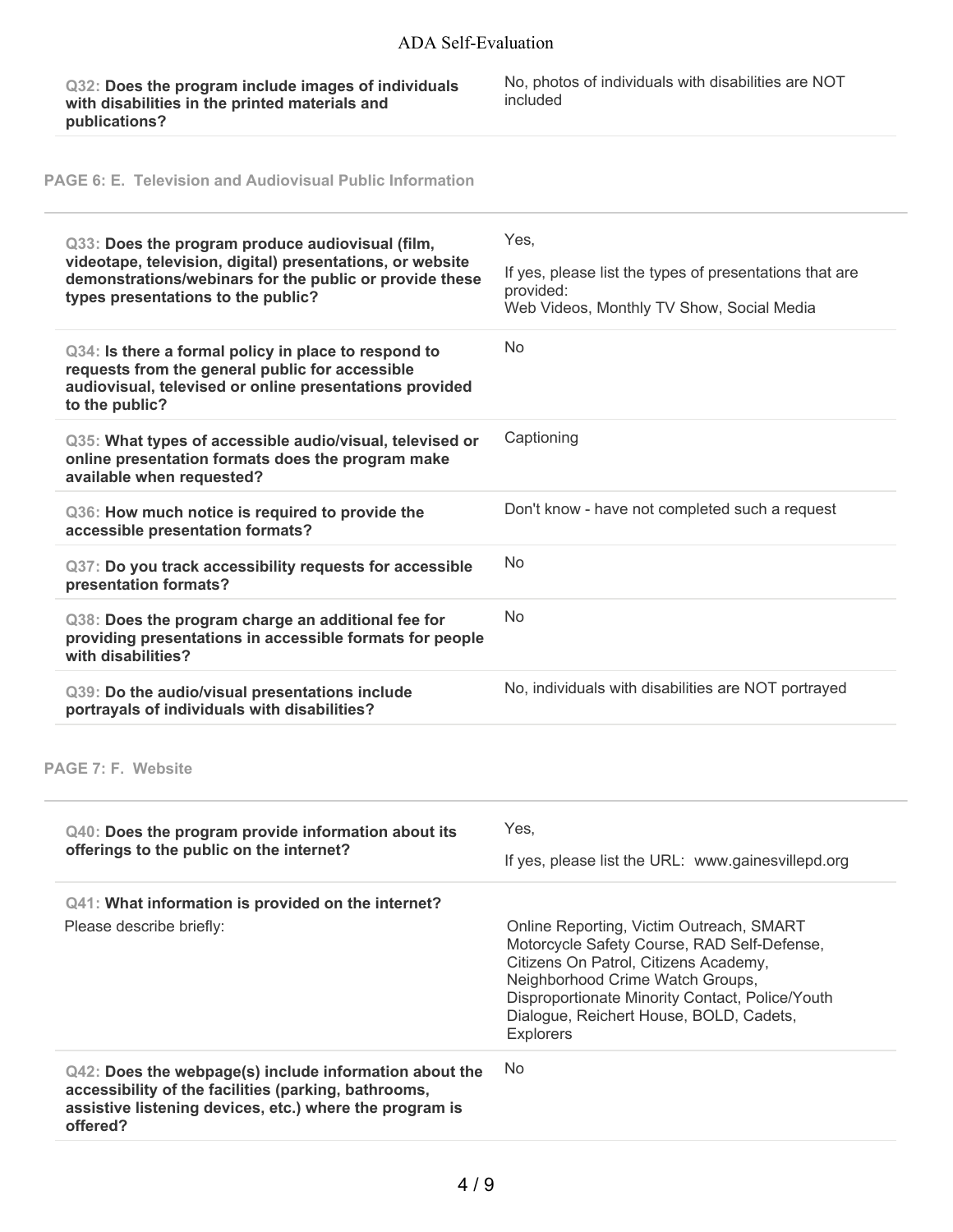| Q43: Who manages the information regarding the<br>facilities, programs and services provided on the<br>internet?                                                                                                                                                                                                                              | The department manages the webpage(s) content |
|-----------------------------------------------------------------------------------------------------------------------------------------------------------------------------------------------------------------------------------------------------------------------------------------------------------------------------------------------|-----------------------------------------------|
| Q44: Does the website home page include easily<br>locatable information, including a telephone number and<br>email address, for use in reporting website accessibility<br>problems and requesting accessible services and<br>information?                                                                                                     | Yes                                           |
| Q45: Do all links have a text description that can be read<br>by a screen reader (not just a graphic or "click here")?                                                                                                                                                                                                                        | Don't Know                                    |
| Q46: Do all the photographs, maps, graphics and other<br>images on the webpages currently have HTML tags<br>(such as an "alt" tag or a long description tag) with text<br>equivalents of the material being visually conveyed?                                                                                                                | Don't Know                                    |
| Q47: Are all the documents posted on the webpages<br>available in HTML or other text-based format (for<br>example rich text format (RTF) or word processing<br>format), even if they are also provided in another format,<br>such as Portable Document Format (PDF)?                                                                          | Yes                                           |
| Q48: If a webpage has data charts or tables, is HTML<br>used to associate all data cells with column and row<br>identifiers?                                                                                                                                                                                                                  | No.                                           |
| Q49: Do all video files available on the webpages have<br>audio descriptions of what is being displayed to provide<br>access to visually conveyed information for people who<br>are blind or have low vision?                                                                                                                                 | <b>No</b>                                     |
| Q50: Do all video files on the webpages have written<br>captions of spoken communication to provide access to<br>people who are deaf or hard of hearing?                                                                                                                                                                                      | No                                            |
| Q51: Does the top of each page with navigation links<br>have a "skip navigation" link?[This feature directs<br>screen readers to bypass the row of navigation links and<br>start at the webpage content, thus enabling people who<br>use screen readers to avoid having to listen to all the<br>links each time they add more to a new page.] | No                                            |
| Q52: Is the webpage content regularly (at least annually)<br>tested for accessibility to ensure it is usable by people<br>with disabilities, including those who use speaking<br>browsers?                                                                                                                                                    | <b>No</b>                                     |
| Q53: Is there a formal policy established to<br>ensurewebpages will be accessible?                                                                                                                                                                                                                                                            | No                                            |
| Q54: Is the policy posted on the webpage, where it can<br>be easily located?                                                                                                                                                                                                                                                                  | No                                            |
| Q55: Is there a standard operating procedure in place to<br>ensure that new and modified webpages and content are<br>accessible?                                                                                                                                                                                                              | N <sub>o</sub>                                |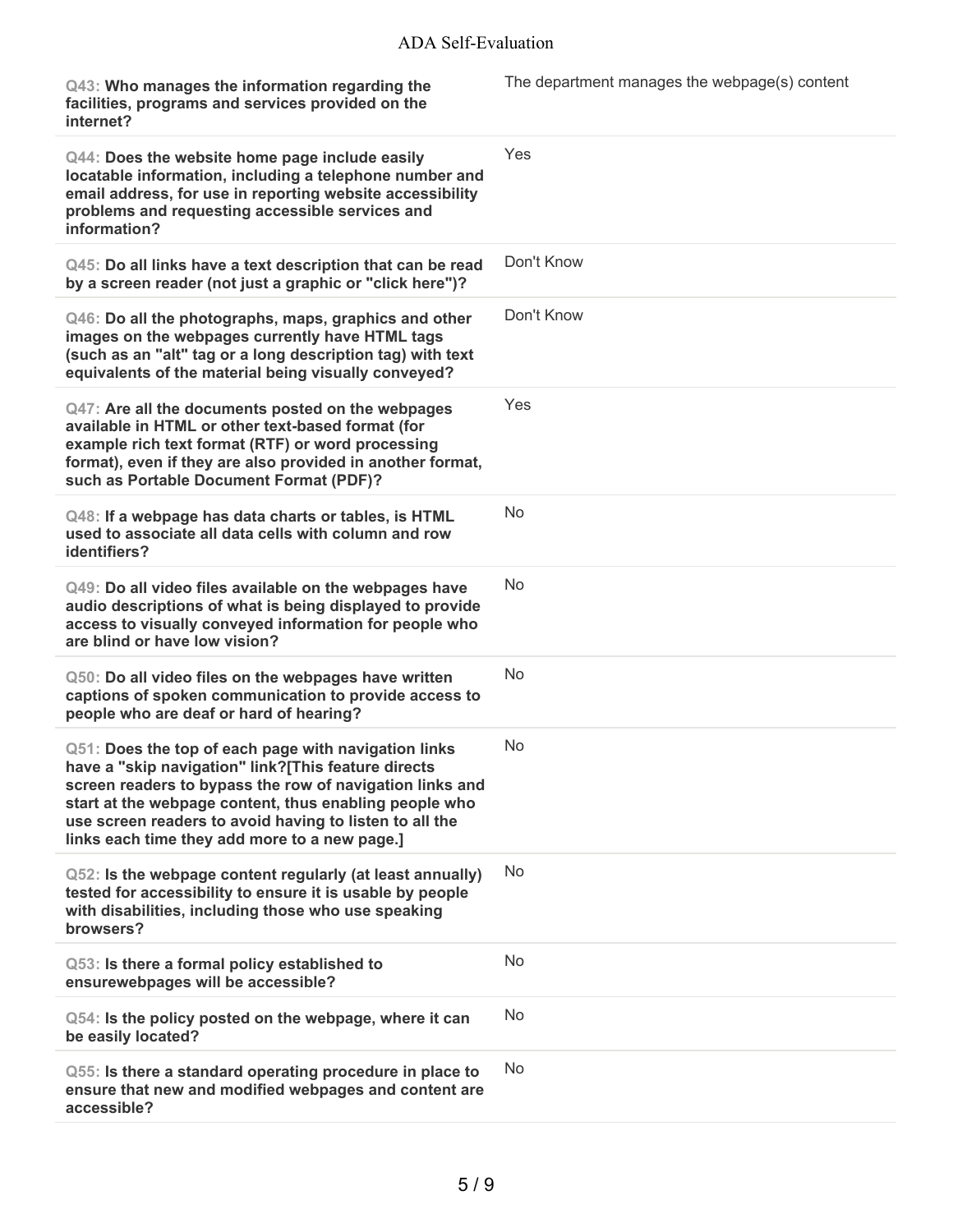No

**Q56: Does the in-house communications staff and department contacts responsible for webpage content development receive training on the guidelines for website accessibility?**

**PAGE 8: G. Public Telephones and Communication Devices**

| Q57: Does the program's main public access number<br>have an automated phone menu service (i.e. press 1 for<br>, press 2 for)?                                                                                                                  | Yes                                                                                                                    |
|-------------------------------------------------------------------------------------------------------------------------------------------------------------------------------------------------------------------------------------------------|------------------------------------------------------------------------------------------------------------------------|
| Q58: If yes, does the system offer a simple, 1-step way<br>for a caller to bypass the menu and speak directly with a<br>staff person during regular business hours?                                                                             | Yes                                                                                                                    |
| Q59: What tools does the program use to communicate<br>by phone with people with speech or hearing<br>difficulties?                                                                                                                             | None                                                                                                                   |
| Q60: Does the program publish the City's TTY (text<br>telephone) relay service in all materials where a phone<br>number is listed?                                                                                                              | No                                                                                                                     |
| Q61: If a third-party "Relay" system is used, does<br>program staff receive training on how to place a Relay<br>call to a customer, as well as receive one?                                                                                     | No                                                                                                                     |
| PAGE 9: H. Accessible/Adaptive Equipment                                                                                                                                                                                                        |                                                                                                                        |
| Q62: Does the program allow members of the public to<br>use electronic equipment such as copy machines or<br>computer terminals?                                                                                                                | Yes,<br>If yes, please describe the equipment the public is<br>allowed to use:<br>Computer terminal for self-reporting |
| Q63: Does the program ensure that the electronic<br>equipment is accessible to and usable by individuals<br>with disabilities (For example, is a public computer<br>terminal provided on a lowered counter or in an<br>accessible workstation)? | Yes,<br>If yes, please describe how the equipment is made<br>accessible.<br>Front lobby                                |
| Q64: Are auxiliary aids (such as a moveable light<br>source, adjustable worktable levels, paper and pen, etc.)<br>provided to assist persons with disabilities?                                                                                 | Yes,<br>If yes, please describe:<br>Paper and pens, Computer terminal for self-reporting                               |
|                                                                                                                                                                                                                                                 |                                                                                                                        |

#### **PAGE 10: I. Public Meetings**

**Q65: Does the program hold public meetings, hearings or conferences?** Yes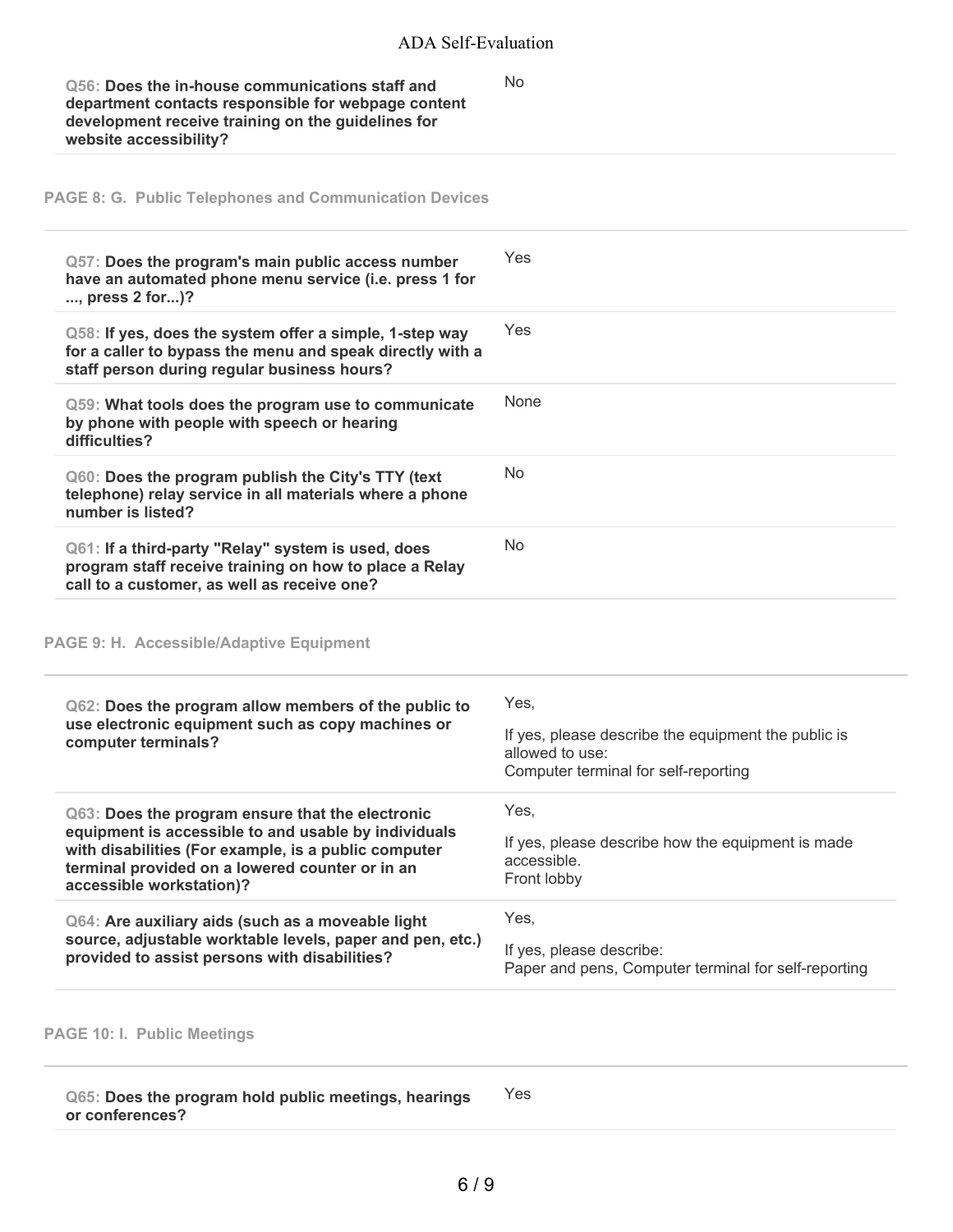# ADA Self-Evaluation

| Q66: Does the program require that public meetings,<br>hearing, and conferences be held in accessible<br>locations?                                                                                                                                | Yes                                                                                                                                                                        |
|----------------------------------------------------------------------------------------------------------------------------------------------------------------------------------------------------------------------------------------------------|----------------------------------------------------------------------------------------------------------------------------------------------------------------------------|
| Q67: Do all printed or electronic materials about<br>program-sponsored/hosted public events, public<br>meetings, public hearings, or public appearances by and<br>with City officials include instructions about how to<br>request accommodations? | Don't Know                                                                                                                                                                 |
| Q68: If yes, what types of accommodations can the<br>program provide to the public when requested?                                                                                                                                                 | N/A                                                                                                                                                                        |
| Q69: How many Assistive listening devices are made<br>available for public meetings?                                                                                                                                                               | Don't Know                                                                                                                                                                 |
| Q70: Does the program charge an additional fee for<br>providing accommodations for people with disabilities?                                                                                                                                       | Don't Know                                                                                                                                                                 |
| <b>PAGE 11: J. Transportation Services</b>                                                                                                                                                                                                         |                                                                                                                                                                            |
| Q71: Does the program provide transportation to<br>volunteers, visitor, or program participants?                                                                                                                                                   | Yes,<br>If yes, please describe<br>Van transportation for Explorers, Non-Medical<br>transport passes for Volunteer                                                         |
| Q72: Does the program have procedures to make<br>transportation accessible to persons who have visual,<br>hearing, mobility and learning disabilities?                                                                                             | Yes,<br>If yes, please identify the disability and procedures to<br>make transportation accessible.<br>Visual and Physical impairment, Non-Medical<br>transport passes     |
| PAGE 12: K. Tours and Trips                                                                                                                                                                                                                        |                                                                                                                                                                            |
| Q73: Does the program provide facility tours or organize<br>trips for members of the pubic?                                                                                                                                                        | Yes,<br>If yes, please list the tours and trips offered:<br>Facility tours, Heroes Program (Beach, Mayport NAS,<br>Wild Waters), Reichert House (FAMU, Bethune<br>Cookman) |
| Q74: Does the program have procedures to make the<br>tours and trips accessible to individuals who have<br>visual, hearing, mobility and learning disabilities?                                                                                    | No                                                                                                                                                                         |

**PAGE 13: L. Use of Consultants and Contractors**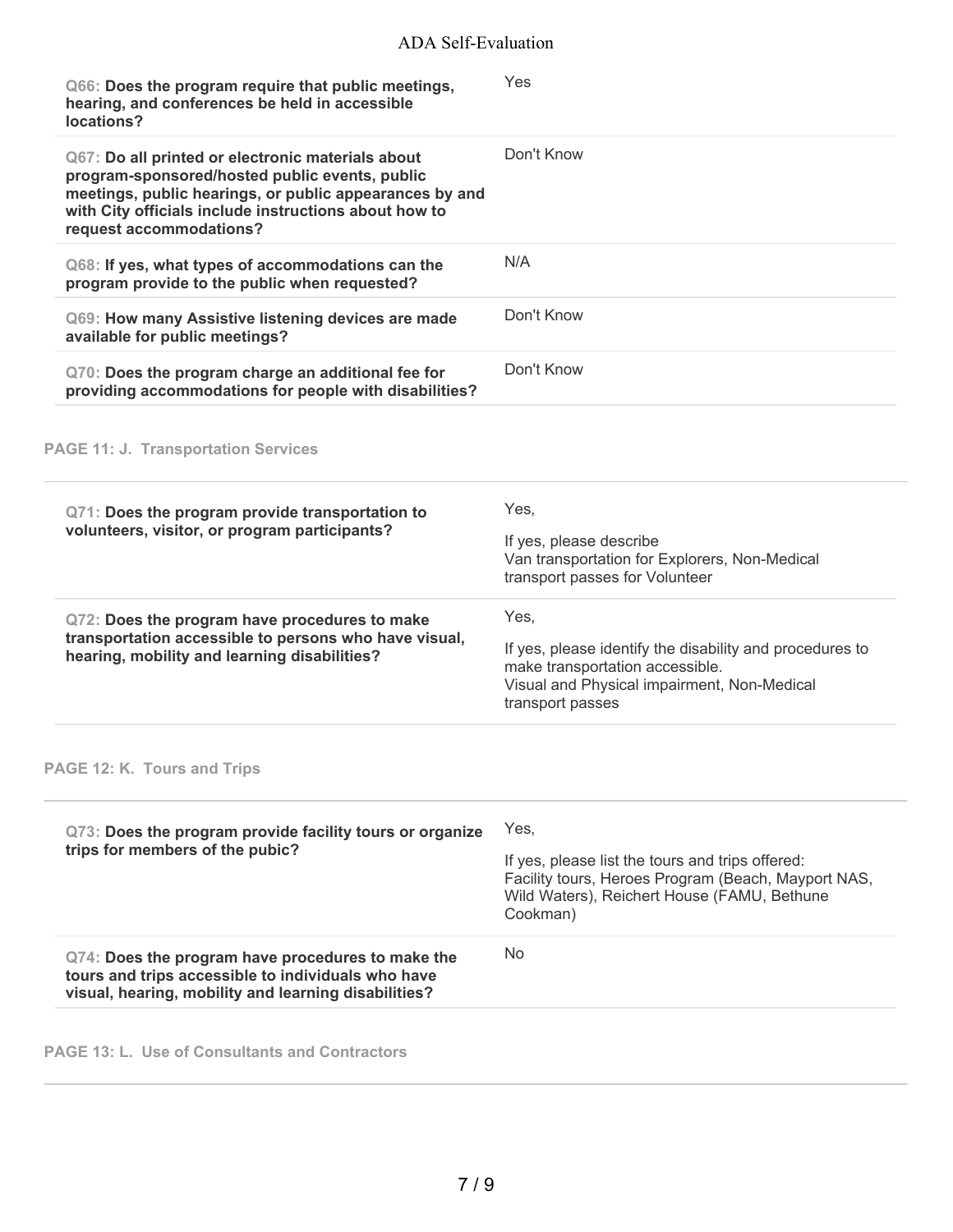| Q75: Are consultants or contractors who bid on capital<br>projects or other contractual work for the program<br>required to signstatements attesting to their intent to<br>comply with the ADA?                              | <b>No</b>                                                                                                                                  |
|------------------------------------------------------------------------------------------------------------------------------------------------------------------------------------------------------------------------------|--------------------------------------------------------------------------------------------------------------------------------------------|
| Q76: Does program staff monitorconsultants or<br>contractors obligations to facilitate participation of<br>individuals with disabilities?                                                                                    | <b>No</b>                                                                                                                                  |
| Q77: When selecting contractors or vendors, does the<br>program use criteria that does not discriminate based on<br>ability?                                                                                                 | <b>No</b>                                                                                                                                  |
| <b>PAGE 14: M. Emergency Evaluation Procedures</b>                                                                                                                                                                           |                                                                                                                                            |
| Q78: Does program staff have a plan or procedures in<br>place that describe how to evacuate people with<br>disabilities from the program facility during an<br>emergency?                                                    | No                                                                                                                                         |
| Q79: If yes, isstaff at each program facility trained to<br>carry out the instructions of the plan or procedures?                                                                                                            | No.                                                                                                                                        |
| Q80: Is the evacuation plan or instructions posted in a<br>visible and accessible area of each floor in all programs<br>and public facilities?                                                                               | <b>No</b>                                                                                                                                  |
| PAGE 15: N. Special Events and Private Events on City Property                                                                                                                                                               |                                                                                                                                            |
| Q81: Does program staff notify both private entities and<br>staff of their obligations to facilitate participation of<br>individuals with disabilities in those special events or<br>private events held on public property? | No                                                                                                                                         |
| PAGE 16: O. Training and Staffing                                                                                                                                                                                            |                                                                                                                                            |
| Q82: Does the program provide full and equal access to<br>ALL its participants, regardless of ability?                                                                                                                       | Yes                                                                                                                                        |
| Q83: How is program staff that have contact with the public informed of the department's obligations and<br>policies that enables persons with disabilities to participate in the program?                                   |                                                                                                                                            |
| <b>Department Policies</b>                                                                                                                                                                                                   |                                                                                                                                            |
| Q84: Does the program staff who maintain contact with<br>the public receive training on interacting with people<br>with disabilities?                                                                                        | Yes, staff training provided,<br>If yes, please describe the staff training process:<br>Roll Call Training, In-Service Training, Power DMS |
|                                                                                                                                                                                                                              |                                                                                                                                            |